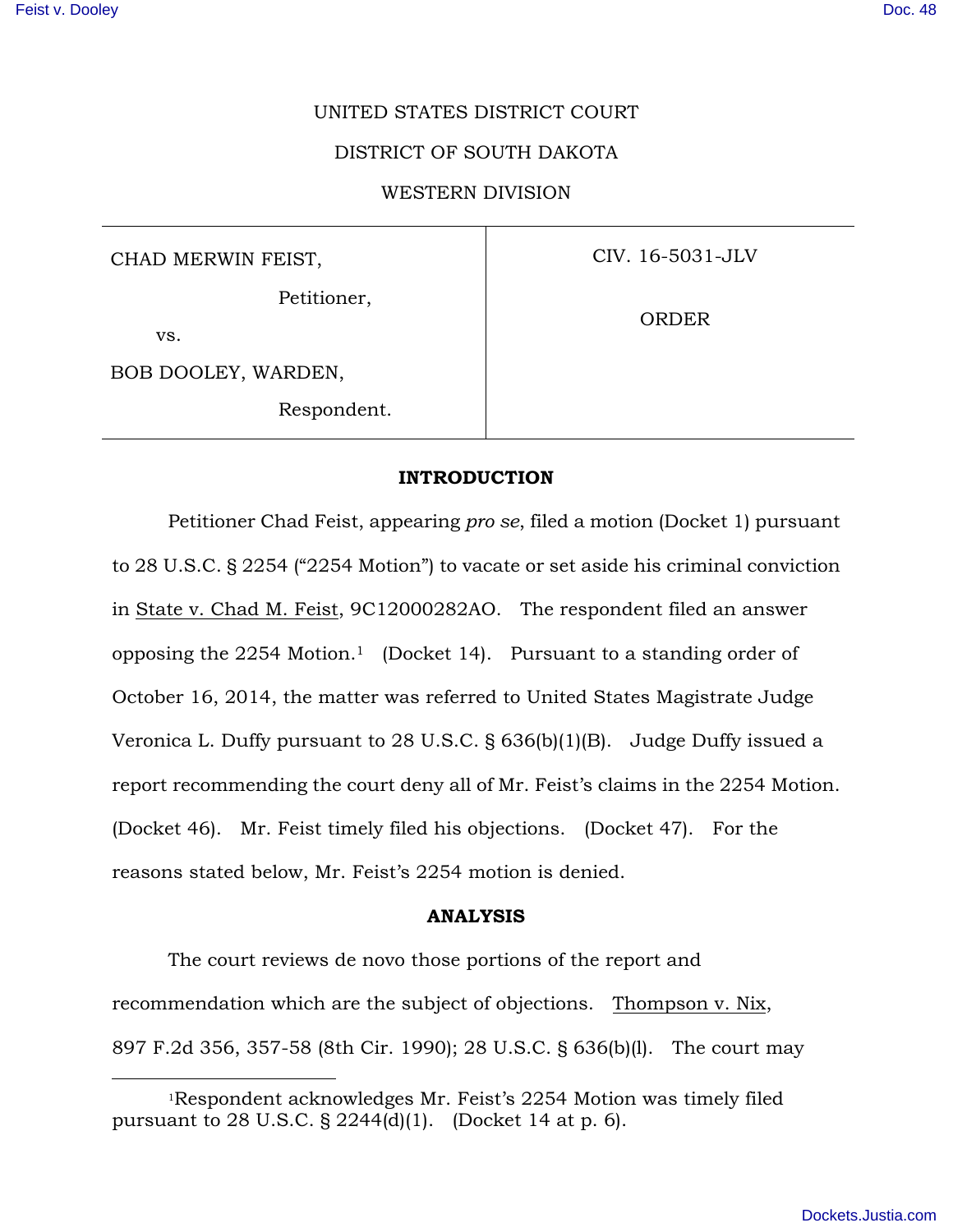"accept, reject, or modify, in whole or in part, the findings or recommendations made by the magistrate judge." 28 U.S.C. § 636(b)(1).

The court reviewed the record in this case de novo and carefully considered Mr. Feist's objections to the report and recommendation. (Docket 47). The court finds Mr. Feist's objections are without merit.

One of Mr. Feist's objections is that his trial attorney knew RR, the victim, which created a conflict of interest in representing Mr. Feist in the state criminal case. (Docket 47 at p. 7). The court is unable to find any record in the state habeas file that such a relationship existed. Even if true, this issue was not raised by Mr. Feist at the state habeas hearing. See state habeas hearing transcripts, January 15, 2015 and April 30, 2015.2 By failing to raise this issue in the state habeas proceeding, Mr. Feist procedurally defaulted on the issue. "If a petitioner has not presented his habeas corpus claim to the state court, the claim is generally defaulted. . . . [The federal court] will not review a procedurally defaulted habeas claim because the state has been deprived of an opportunity to address the claim in the first instance." Barrett v. Acevedo, 169 F.3d 1155, 1161 (8th Cir. 1999). Mr. Feist's objection is overruled.

Another of Mr. Feist's objections to the report and recommendation is that his trial attorney violated attorney-client confidentiality by permitting the attorney's husband to be present during the discussion of the state's plea offer.

 $\overline{a}$ 

<sup>2</sup>An electronic copy of the state records was received from the Fourth Judicial Circuit on June 30, 2016. The remaining portion of the order which discusses the state habeas proceeding refers to those electronic records.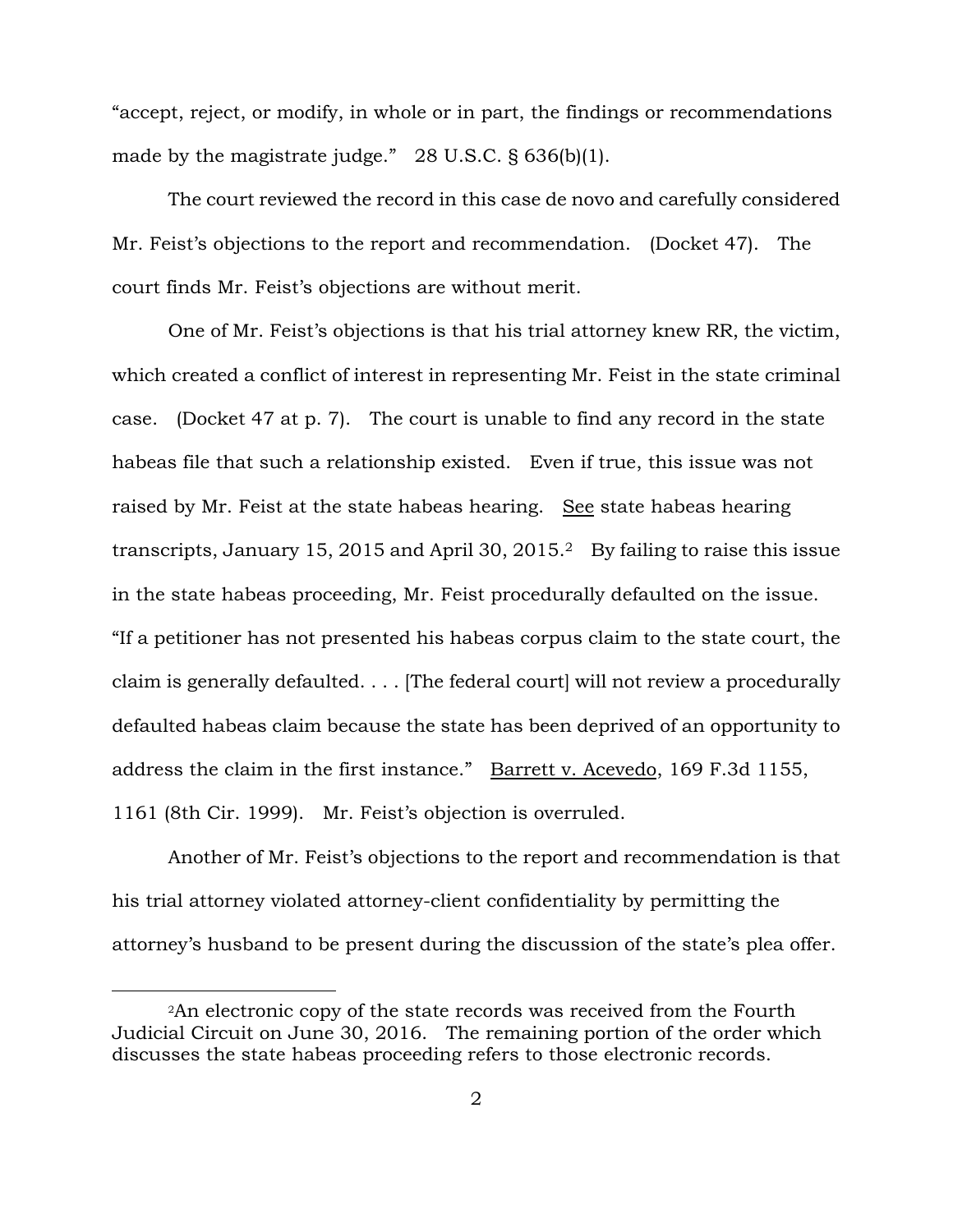(Docket 47 at p. 8). This issue was raised during the state habeas hearing. See state habeas hearing transcript dated January 15, 2015 ("HT" at pp. 27:13-28:23). The attorney testified she advised Mr. Feist that her husband was a paralegal and investigator who helped with earlier investigative issues surrounding the suppression hearing. Id. The attorney testified she explained that, as her agent, her husband was under the same attorney-client confidentiality obligation as was she as his attorney. Mr. Feist did not object. Id. During his testimony at the state habeas hearing, Mr. Feist did not contest or contradict the attorney's testimony on this point. Id. at p. 39:1-13.

In the state habeas proceeding, the circuit judge entered a memorandum opinion on June 15, 2015. Habeas Memorandum Decision, Feist v. Dooley, Civ. 14-90 (4th Cir. Jun. 15, 2015); see also state habeas proceedings ("SHP" at pp. 162-186). The decision did not specifically address the attorney-client confidentiality claim, but ruled: "Mr. Feist has raised numerous other issues as grounds for habeas relief that are found in the pleadings in this action. The court finds that all other issues are not supported by the record or the law, or are outside the confines of a habeas corpus case." (SHP at p. 184).

Magistrate Judge Duffy's report and recommendation reviewed the issues raised by Mr. Feist but not specifically addressed in the state habeas order. (Docket 46 at pp. 16-19). "Here, the state habeas trial court ruled on the merits of Mr. Feist's claims, even though some of those claims were not individually discussed. There is no indication of another reason for dismissal, or state-law

3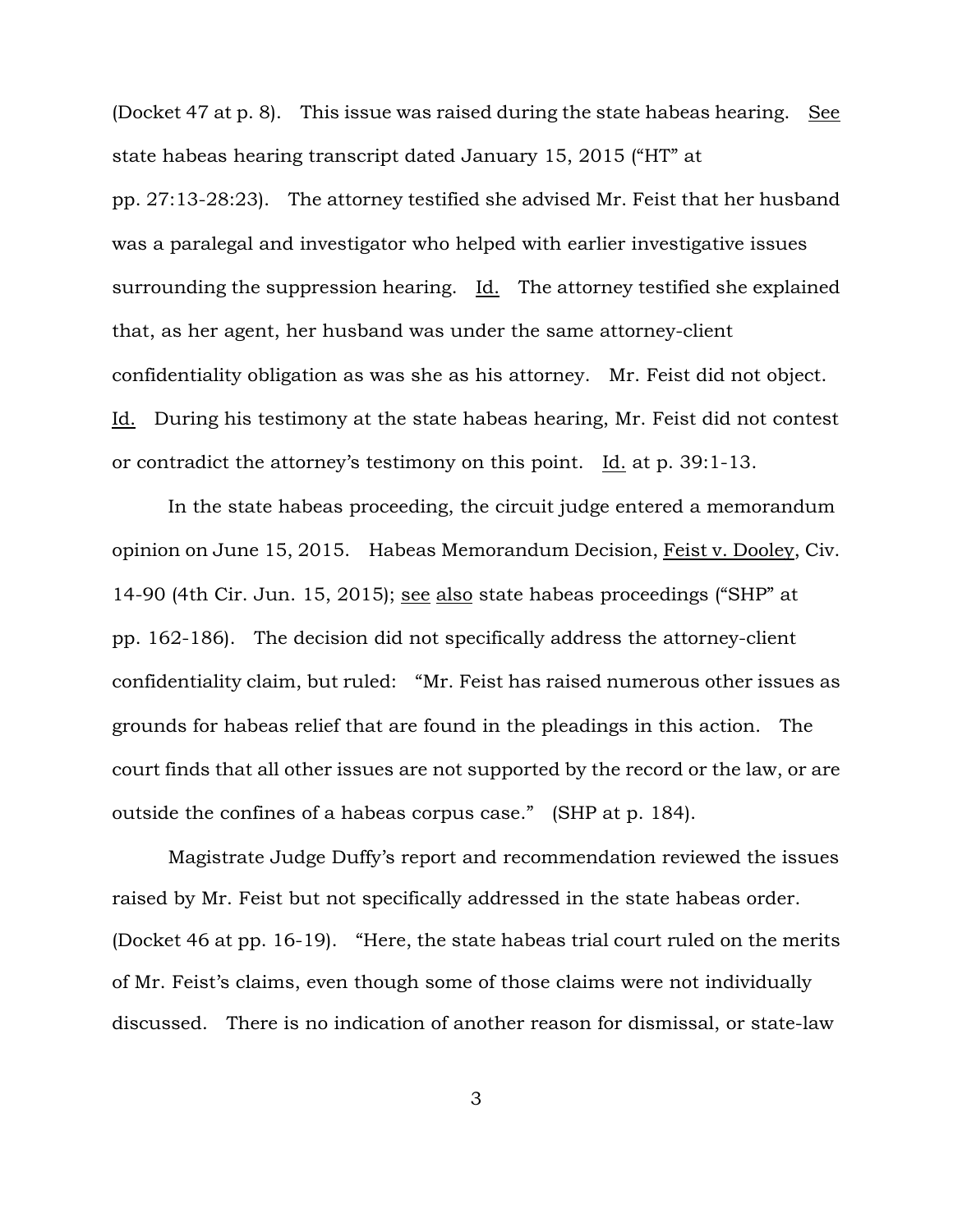procedural rule that indicates otherwise." Id. at p. 46 (references omitted). With that explanation, the magistrate judge "examine[d] the state circuit court's memorandum opinion and review[ed] that decision pursuant to the [Anti-Terrorism and Effective Death Penalty Act] standard." Id. at p. 19. Mr. Feist identifies no constitutional error or prejudice which occurred and his objection lacks any merit. 28 U.S.C. § 2254(d)(1). Mr. Feist's objection is overruled.

Mr. Feist's remaining objections are repetitive of the arguments made initially in support of the 2254 Motion and rejected in the report and recommendation. Compare Dockets 1, 2, 10-12, 17-29, 32-35, 41 and 47. Each of the grounds for relief alleged in the 2254 Motion was thoroughly analyzed and rejected by Judge Duffy in the report and recommendation.

The court finds the report and recommendation is an accurate and thorough recitation of the facts and applicable law. The court further finds Judge Duffy's legal analysis is well-reasoned. The court adopts and incorporates the report and recommendation in full and overrules Mr. Feist's objections for the same reasons set forth in the report and recommendation.

#### **ORDER**

Having carefully reviewed the record in this case and good cause appearing, it is

ORDERED that Mr. Feist's objections (Docket 47) are overruled.

 IT IS FURTHER ORDERED that the report and recommendation (Docket 46) is adopted in full.

4